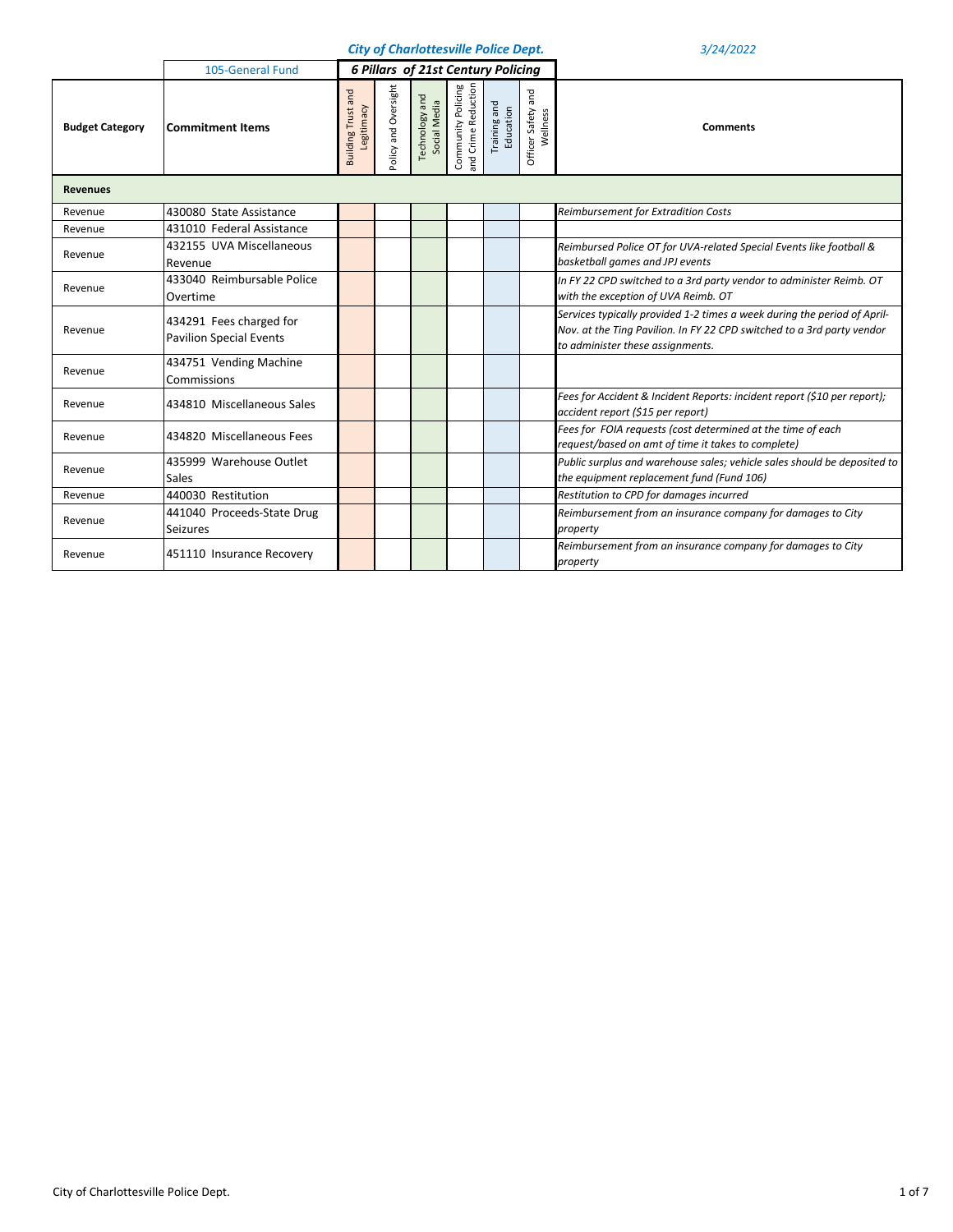|                                    |                                                                          |                                         |                      |                                | <b>City of Charlottesville Police Dept.</b> |                           | 3/24/2022                      |                                                                                                                                                                                                                                                                                                                                                                                                                                                                                                                                                                                                                                                                                                                                                                                                                                                                                                      |
|------------------------------------|--------------------------------------------------------------------------|-----------------------------------------|----------------------|--------------------------------|---------------------------------------------|---------------------------|--------------------------------|------------------------------------------------------------------------------------------------------------------------------------------------------------------------------------------------------------------------------------------------------------------------------------------------------------------------------------------------------------------------------------------------------------------------------------------------------------------------------------------------------------------------------------------------------------------------------------------------------------------------------------------------------------------------------------------------------------------------------------------------------------------------------------------------------------------------------------------------------------------------------------------------------|
|                                    | 105-General Fund                                                         |                                         |                      |                                | <b>6 Pillars of 21st Century Policing</b>   |                           |                                |                                                                                                                                                                                                                                                                                                                                                                                                                                                                                                                                                                                                                                                                                                                                                                                                                                                                                                      |
| <b>Budget Category</b>             | <b>Commitment Items</b>                                                  | <b>Building Trust and</b><br>Legitimacy | Policy and Oversight | Technology and<br>Social Media | Community Policing<br>and Crime Reduction   | Training and<br>Education | Officer Safety and<br>Wellness | <b>Comments</b>                                                                                                                                                                                                                                                                                                                                                                                                                                                                                                                                                                                                                                                                                                                                                                                                                                                                                      |
| <b>Salary and Benefits</b>         |                                                                          |                                         |                      |                                |                                             |                           |                                |                                                                                                                                                                                                                                                                                                                                                                                                                                                                                                                                                                                                                                                                                                                                                                                                                                                                                                      |
| Salary/Benefits                    | 510010 Full Time Salaries                                                |                                         |                      |                                |                                             |                           |                                | Regular, full-time equivalent employees. Positions are fully-benefited                                                                                                                                                                                                                                                                                                                                                                                                                                                                                                                                                                                                                                                                                                                                                                                                                               |
| Salary/Benefits                    | 510015 Full time Salaries -<br>Accrued                                   |                                         |                      |                                |                                             |                           |                                | Adjustment for prior year expense recorded in current fiscal period                                                                                                                                                                                                                                                                                                                                                                                                                                                                                                                                                                                                                                                                                                                                                                                                                                  |
| Salary/Benefits                    | 510020 Part Time Salaries                                                |                                         |                      |                                |                                             |                           |                                | Part-Time and Temporary positions, such as Retired Annuitants                                                                                                                                                                                                                                                                                                                                                                                                                                                                                                                                                                                                                                                                                                                                                                                                                                        |
| Salary/Benefits                    | 510030 Temporaries Salaries                                              |                                         |                      |                                |                                             |                           |                                | Standby Pay Expenses as well as Temporary Employee Wages                                                                                                                                                                                                                                                                                                                                                                                                                                                                                                                                                                                                                                                                                                                                                                                                                                             |
| Salary/Benefits                    | 510035 Temporaries Salaries -<br>Accrued                                 |                                         |                      |                                |                                             |                           |                                | Adjustment for prior year expense recorded in current fiscal period                                                                                                                                                                                                                                                                                                                                                                                                                                                                                                                                                                                                                                                                                                                                                                                                                                  |
| Salary/Benefits                    | 510060 Overtime                                                          |                                         |                      |                                |                                             |                           |                                | Regular Overtime mainly captures the following:<br>1. General police overtime costs that are not related to a specific<br>overtime activity.<br>2. Costs related to Unity Days are captured using orders established by<br>Finance and report out in SAP to the regular overtime category.<br>3. Officers assigned a canine may receive up to 1 hour of overtime a<br>day, when not in paid status, for the care of the assigned animal.<br>4. Crime Stoppers - The City and Albemarle County share coverage of<br>the Crime Stoppers phone. The assignment works a two-week period<br>and bills for one-hour of overtime a day.                                                                                                                                                                                                                                                                     |
| Salary/Benefits                    | 510065 Overtime - Accrued                                                |                                         |                      |                                |                                             |                           |                                | Adjustment for prior year expense recorded in current fiscal period                                                                                                                                                                                                                                                                                                                                                                                                                                                                                                                                                                                                                                                                                                                                                                                                                                  |
| Salary/Benefits<br>Salary/Benefits | 510070 Night and Weekend<br>Differential Pay<br>510075 Night and Weekend |                                         |                      |                                |                                             |                           |                                | Shift Differential for time worked between the hours of 7 p.m. and 6<br>a.m.<br>Adjustment for prior year expense recorded in current fiscal period                                                                                                                                                                                                                                                                                                                                                                                                                                                                                                                                                                                                                                                                                                                                                  |
|                                    | Differential Pay - Accrued                                               |                                         |                      |                                |                                             |                           |                                |                                                                                                                                                                                                                                                                                                                                                                                                                                                                                                                                                                                                                                                                                                                                                                                                                                                                                                      |
| Salary/Benefits                    | 510080 Court Overtime                                                    |                                         |                      |                                |                                             |                           |                                | For non-exempt employees required to testify as a witness in court on a<br>work-related matter during his or her normal off duty time                                                                                                                                                                                                                                                                                                                                                                                                                                                                                                                                                                                                                                                                                                                                                                |
| Salary/Benefits                    | 510090 Special Events<br>Overtime                                        |                                         |                      |                                |                                             |                           |                                | Special Events Overtime captures the following:<br>1. Extra-Duty Employment - includes off-duty and/or extra-duty<br>employment<br>a. UVA Extra Duty is managed and invoiced thru CPD.<br>b. All NON-UVA extra duty is managed and invoiced by 3rd party, Extra<br>Duty Solutions (EDS). EDS handles all the invoicing, scheduling, and pays<br>officers using a 1099 and the City an administrative fee.<br>2. Special Events - It is the policy of the Charlottesville Police<br>Department to handle special events (e.g. parades, demonstrations,<br>etc.) in the City of Charlottesville in order to ensure the safety and well-<br>being of the public and those involved. Special events include sports<br>events, pageants, celebrations, historical reenactments, carnivals,<br>music festivals and other entertainment, exhibitions, dramatic<br>presentations, fairs, festivals and races |
| Salary/Benefits                    | 510095 Special Events<br>Overtime - Accrued                              |                                         |                      |                                |                                             |                           |                                | Adjustment for prior year expense recorded in current fiscal period                                                                                                                                                                                                                                                                                                                                                                                                                                                                                                                                                                                                                                                                                                                                                                                                                                  |
| Salary/Benefits                    | 510100 Holiday Overtime                                                  |                                         |                      |                                |                                             |                           |                                | Holiday Overtime - for non-exempt employees who work on a holiday<br>shall receive either his regular pay for the holiday or an alternate day<br>off. The employee also receives pay at time and one-half for hours<br>actually worked.                                                                                                                                                                                                                                                                                                                                                                                                                                                                                                                                                                                                                                                              |
| Salary/Benefits                    | 510105 Holiday Overtime -<br>Accrued                                     |                                         |                      |                                |                                             |                           |                                | Adjustment for prior year expense recorded in current fiscal period                                                                                                                                                                                                                                                                                                                                                                                                                                                                                                                                                                                                                                                                                                                                                                                                                                  |
| Salary/Benefits                    | 510120 Other Overtime                                                    |                                         |                      |                                |                                             |                           |                                | Used for other overtime situations like weather emergencies                                                                                                                                                                                                                                                                                                                                                                                                                                                                                                                                                                                                                                                                                                                                                                                                                                          |
| Salary/Benefits                    | 510130 Career Development                                                |                                         |                      |                                |                                             |                           |                                | Each Police Detective is authorized to receive a detective's stipend and<br>clothing allowance paid bi-weekly                                                                                                                                                                                                                                                                                                                                                                                                                                                                                                                                                                                                                                                                                                                                                                                        |
| Salary/Benefits                    | 510135 Career Development -<br>Accrued                                   |                                         |                      |                                |                                             |                           |                                | Adjustment for prior year expense recorded in current fiscal period                                                                                                                                                                                                                                                                                                                                                                                                                                                                                                                                                                                                                                                                                                                                                                                                                                  |
|                                    |                                                                          |                                         |                      |                                |                                             |                           |                                |                                                                                                                                                                                                                                                                                                                                                                                                                                                                                                                                                                                                                                                                                                                                                                                                                                                                                                      |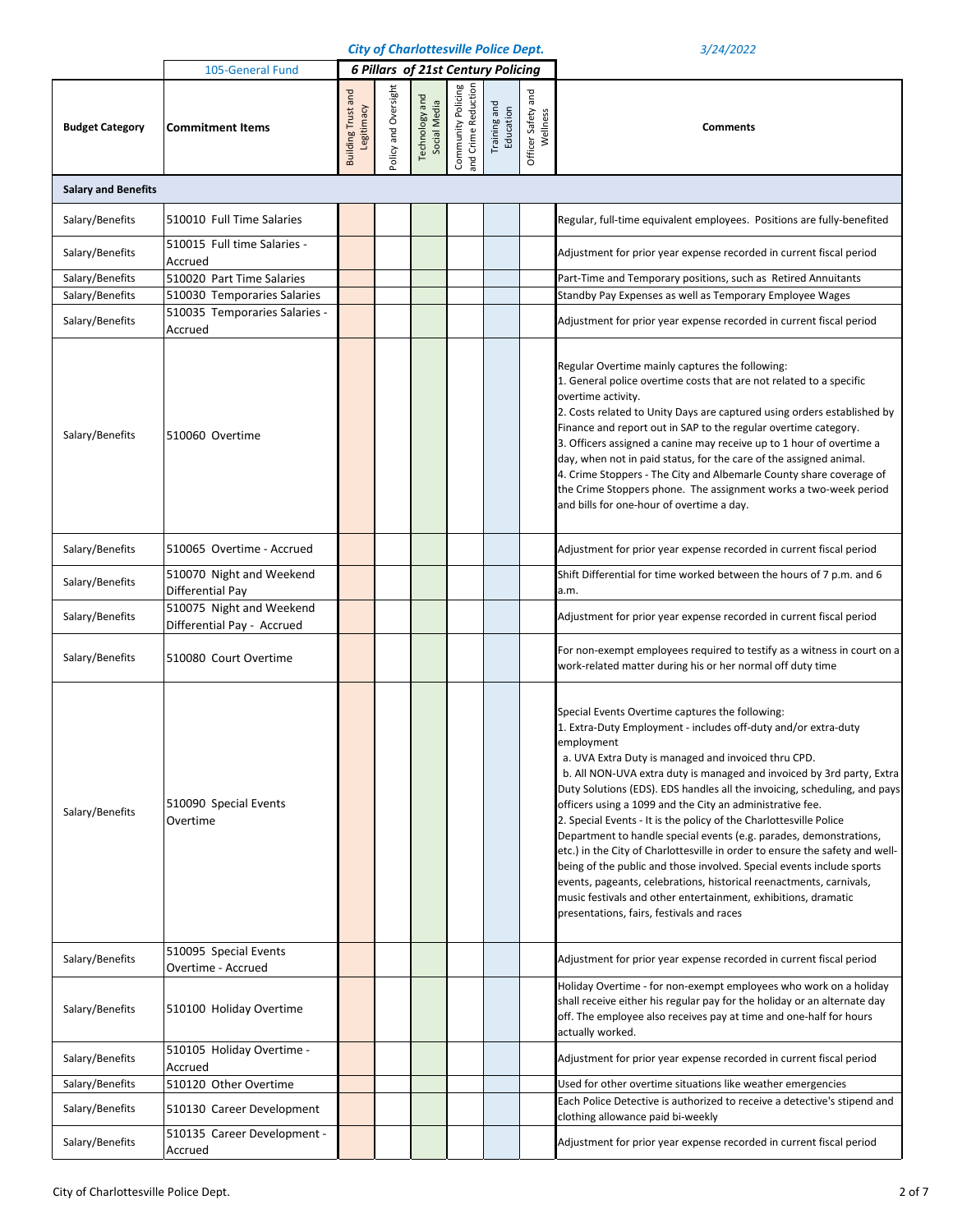|                        | 105-General Fund                                                              |                                         |                      | <b>6 Pillars of 21st Century Policing</b> |                                           |                           |                                |                                                                                                                      |
|------------------------|-------------------------------------------------------------------------------|-----------------------------------------|----------------------|-------------------------------------------|-------------------------------------------|---------------------------|--------------------------------|----------------------------------------------------------------------------------------------------------------------|
| <b>Budget Category</b> | <b>Commitment Items</b>                                                       | <b>Building Trust and</b><br>Legitimacy | Policy and Oversight | Technology and<br>Social Media            | Community Policing<br>and Crime Reduction | Training and<br>Education | Officer Safety and<br>Wellness | <b>Comments</b>                                                                                                      |
| Salary/Benefits        | 510150 Bonus Pay                                                              |                                         |                      |                                           |                                           |                           |                                | A \$67K bonus was paid in FY 22 in addition to City bonuses paid in Dec.<br>2021                                     |
| Salary/Benefits        | 511010 Social Security- FICA                                                  |                                         |                      |                                           |                                           |                           |                                | FICA calculated at 7.65% of budgeted salary                                                                          |
| Salary/Benefits        | 511015 Social Security FICA -<br>Accrued                                      |                                         |                      |                                           |                                           |                           |                                | Adjustment for prior year expense recorded in current fiscal period                                                  |
| Salary/Benefits        | 511020 Retirement<br><b>Contributions-Defined Benefit</b><br>Plan             |                                         |                      |                                           |                                           |                           |                                | Civilians are calculated at 31.369999% of budgeted salary; SWORN<br>calculated at 48.78% of budgeted salary          |
| Salary/Benefits        | 511021 Retirement<br>Contributions-Defined<br><b>Contribution Plan</b>        |                                         |                      |                                           |                                           |                           |                                | DC is budgeted at 8% for all employees except Lead Team, which is<br>23.932%                                         |
| Salary/Benefits        | 511025 Retirement<br><b>Contributions - Accrued Defined</b><br><b>Benefit</b> |                                         |                      |                                           |                                           |                           |                                | Adjustment for prior year expense recorded in current fiscal period                                                  |
| Salary/Benefits        | 511026 Retirement<br><b>Contributions - Accrued Defined</b><br>Contrib        |                                         |                      |                                           |                                           |                           |                                | Adjustment for prior year expense recorded in current fiscal period                                                  |
| Salary/Benefits        | 511030 Life Insurance                                                         |                                         |                      |                                           |                                           |                           |                                | Life Insurance calculated at 7.24% of budgeted salary (Do PT and/or<br>long-term temp positions receive the benefit) |
| Salary/Benefits        | 511035 Life Insurance - Accrued                                               |                                         |                      |                                           |                                           |                           |                                | Adjustment for prior year expense recorded in current fiscal period                                                  |
| Salary/Benefits        | 511040 Health Care Program                                                    |                                         |                      |                                           |                                           |                           | $\boldsymbol{\mathsf{x}}$      | Health care costs paid by City. City pays the same amount for each<br>employee, regardless of the plan chosen.       |
| Salary/Benefits        | 511045 Health Care Program -<br>Accrued                                       |                                         |                      |                                           |                                           |                           |                                | Adjustment for prior year expense recorded in current fiscal period                                                  |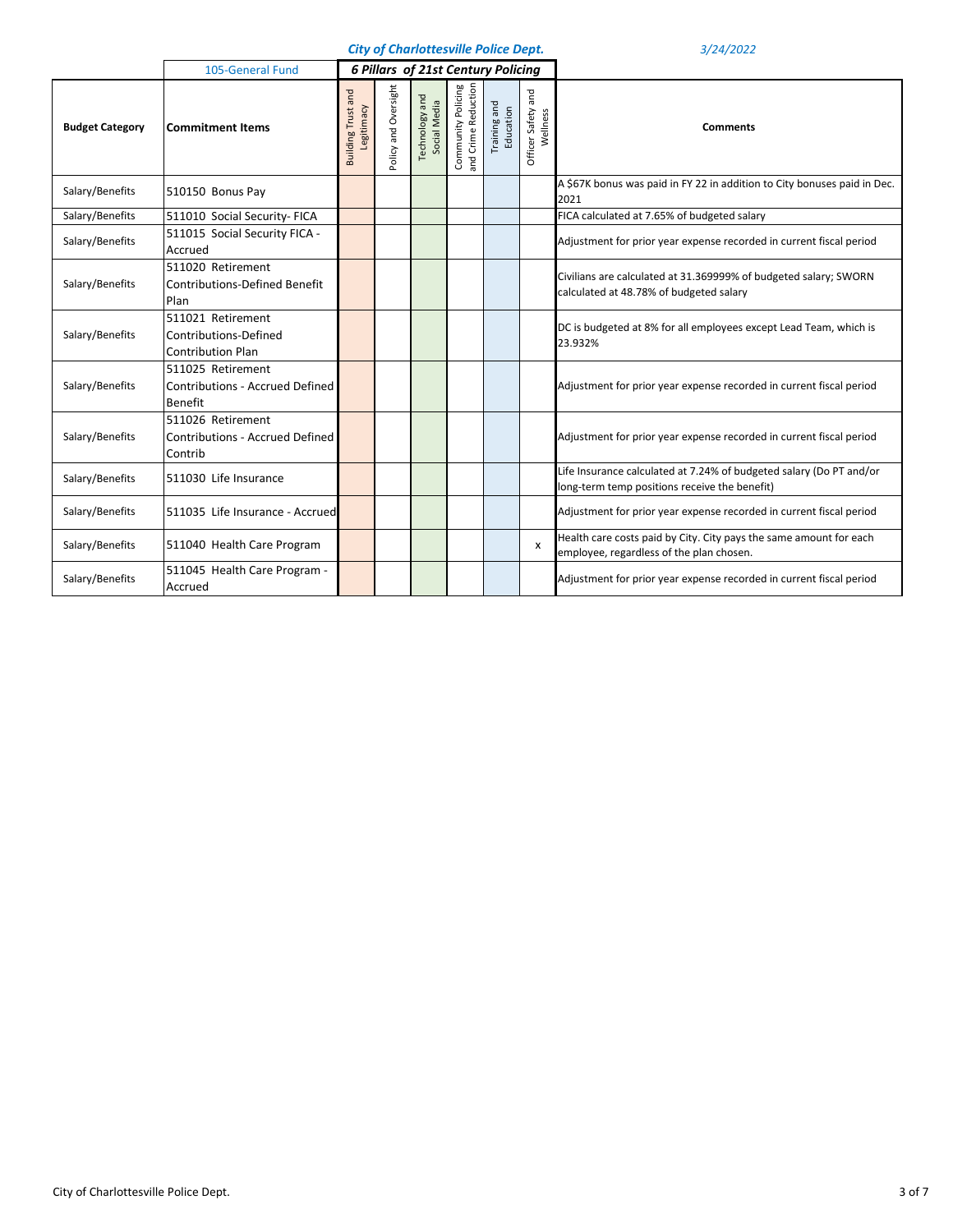|  |  | <b>City of Charlottesville Police Dept.</b> |  |  |
|--|--|---------------------------------------------|--|--|
|--|--|---------------------------------------------|--|--|

|                                                                                               | 105-General Fund                                              |                                         |                      | <b>6 Pillars of 21st Century Policing</b> |                                           |                           |                                |                                                                                                                                                                                                                                                                                               |
|-----------------------------------------------------------------------------------------------|---------------------------------------------------------------|-----------------------------------------|----------------------|-------------------------------------------|-------------------------------------------|---------------------------|--------------------------------|-----------------------------------------------------------------------------------------------------------------------------------------------------------------------------------------------------------------------------------------------------------------------------------------------|
| <b>Budget Category</b>                                                                        | <b>Commitment Items</b>                                       | <b>Building Trust and</b><br>Legitimacy | Policy and Oversight | and<br>Social Media<br><b>Technology</b>  | Community Policing<br>and Crime Reduction | Training and<br>Education | Officer Safety and<br>Wellness | <b>Comments</b>                                                                                                                                                                                                                                                                               |
| <b>Other Expenses</b>                                                                         |                                                               |                                         |                      |                                           |                                           |                           |                                |                                                                                                                                                                                                                                                                                               |
| Services & Supplies                                                                           | 520010 Office Supplies                                        |                                         |                      |                                           |                                           |                           |                                | Per Unit cost \$400 and under - General office supplies - pens, paper,<br>toner, mouse, keyboard, envelopes (non printed), etc.<br>Chairs, Monitors, scanners and other computer equipment should be in<br>520900                                                                             |
| Services & Supplies                                                                           | 520020 Preprinted Forms                                       |                                         |                      |                                           |                                           |                           |                                | In FY 23 combined Printing/Duplicating expenses with Preprinted Forms                                                                                                                                                                                                                         |
| Services & Supplies                                                                           | 520030 Postage                                                |                                         |                      |                                           |                                           |                           |                                | Postage, UPS/FedEx costs (not for freight)                                                                                                                                                                                                                                                    |
| Services & Supplies                                                                           | 520040 Books                                                  |                                         | x                    |                                           |                                           | $\boldsymbol{\mathsf{x}}$ |                                | All books including law, training, general reference                                                                                                                                                                                                                                          |
| Services & Supplies                                                                           | 520050 Cleaning Supplies                                      |                                         |                      |                                           |                                           |                           | x                              | includes Lysol, trash bags, paper towels, clorox wipes etc.                                                                                                                                                                                                                                   |
| Law Enforcement<br>Equipment, Training<br>& Travel Expenses,<br><b>Vehicle Charges</b>        | 520060 Uniforms and Clothing                                  | X                                       |                      |                                           |                                           |                           | х                              | Includes uniforms, boots, badges and outside alterations; DOES NOT<br>include specialty response uniforms (Bike, SWAT, CNT)                                                                                                                                                                   |
| Services & Supplies                                                                           | 520070 Safety Supplies                                        | $\pmb{\times}$                          |                      |                                           |                                           |                           | x                              | Latex Gloves for cars and forensic needs; gloves, face shields, masks,<br>etc. as PPE                                                                                                                                                                                                         |
| Services & Supplies                                                                           | 520080 Medical Supplies                                       |                                         |                      |                                           |                                           |                           | x                              | First Aid kits, etc                                                                                                                                                                                                                                                                           |
| Services & Supplies                                                                           | 520200 Maintenance Supplies                                   |                                         |                      |                                           |                                           |                           |                                | Minor maintenance expenses for facility repairs, and cleaning                                                                                                                                                                                                                                 |
| Services & Supplies                                                                           | 520300 Small Hand Tools                                       |                                         |                      |                                           |                                           |                           |                                | Wrench, hammers, drills, etc.                                                                                                                                                                                                                                                                 |
| Services & Supplies                                                                           | 520400 Construction Materials                                 |                                         |                      |                                           |                                           |                           |                                | Minor expenses for construction related materials, nails, screws, wood,<br>etc.                                                                                                                                                                                                               |
| Services & Supplies                                                                           | 520500 Food Supplies                                          |                                         |                      |                                           | x                                         | X                         | x                              | Dept. purchased food (not meals) for large scale event, meetings,<br>trainings and ceremonies, including coffee/tea, plates, utensils,<br>napkins, water                                                                                                                                      |
| Services & Supplies                                                                           | 520690 Awards and Trophies                                    |                                         |                      |                                           |                                           |                           | x                              | Specialized, banquet related, etc. - Plaques, pins, purple heart, etc.                                                                                                                                                                                                                        |
| Law Enforcement<br>Equipment, Training<br>& Travel Expenses,<br><b>Vehicle Charges</b>        | 520720 Fuel                                                   | X                                       |                      |                                           |                                           | X                         |                                | Travel related & non fuel island purchases (motorcycles)                                                                                                                                                                                                                                      |
| Fixed Costs and<br><b>Mandated Charges</b>                                                    | 520730 Oil and Grease                                         |                                         |                      |                                           |                                           |                           |                                | Costs for oil changes; includes Fleet costs                                                                                                                                                                                                                                                   |
| Services & Supplies                                                                           | 520900<br>Machinery/Equipment/Furnitur<br>e (Non-capitalized) | $\pmb{\times}$                          |                      | X                                         |                                           |                           |                                | Per unit cost of non-contracted items up to \$5,000 -<br>Machinery/Equipment/Furniture (Non-capitalized) - computers,<br>monitors, scanners, printers, televisions, tables, chairs                                                                                                            |
| Services & Supplies                                                                           | 520901 Computer Software<br>(Non-capitalized)                 | $\pmb{\times}$                          |                      | X                                         | х                                         |                           |                                | Adobe PDF licenses (\$300 ea.), inventory system software, PC Mall Gov,<br>PD Scene, as needed software                                                                                                                                                                                       |
| Services & Supplies                                                                           | 520990 Other Supplies                                         |                                         |                      |                                           |                                           |                           | x                              | Florist expenses and other non-office supplies                                                                                                                                                                                                                                                |
| Fixed Costs and<br><b>Mandated Charges</b>                                                    | 525251 Cell Phone Services-<br>Purchase                       |                                         | x                    | X                                         | х                                         |                           |                                | Verizon Wireless Charges & Cell phones, sim cards and cases                                                                                                                                                                                                                                   |
| Law Enforcement<br>& Travel Expenses,<br><b>Vehicle Charges</b>                               | Equipment, Training 525261 K-9 Unit Supplies and<br>Support   |                                         |                      |                                           | x                                         |                           | x                              | All costs related to the K-9 Unit, including food, medicine, pet supplies,<br>professional services such as veterinary care and trainers, and cost to<br>purchase the animal                                                                                                                  |
| Law Enforcement<br><b>Equipment, Training</b><br>& Travel Expenses,<br><b>Vehicle Charges</b> | 525262 Forensic Supplies                                      | X                                       |                      |                                           | x                                         |                           | x                              | Forensic supplies including drug testing kits, fingerprinting supplies,<br>crime scene processing supplies, batteries, biohazard supplies, Tyvex<br>suits/booties, evidence packaging material<br>Large forensic equipment was purchased at end of FY 21, budget was<br>carried over to FY 22 |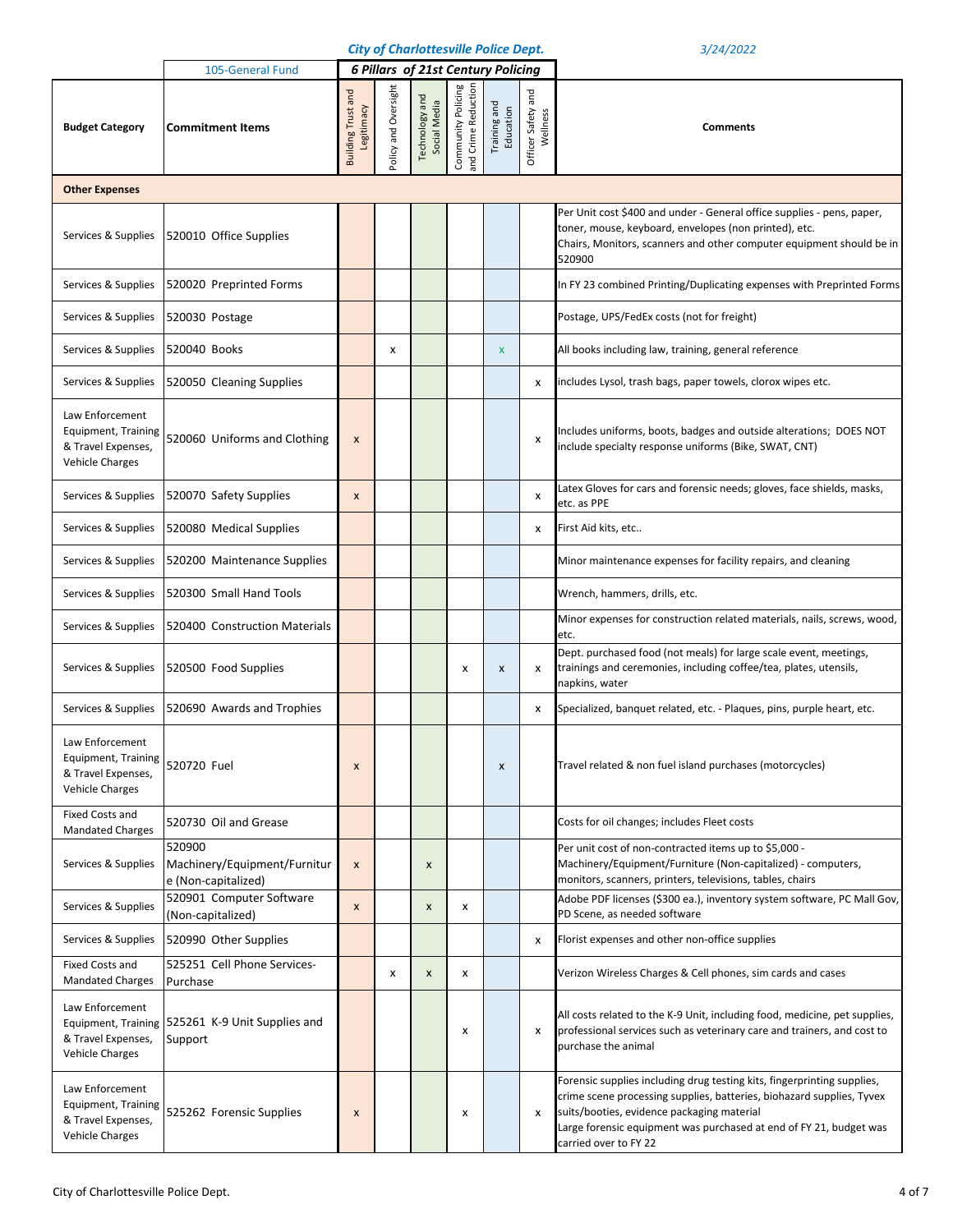|                                                                                               | 105-General Fund                                              | <b>6 Pillars of 21st Century Policing</b> |                      |                                |                                           |                           |                                   |                                                                                                                                                                                                                                                                                                                                                                |
|-----------------------------------------------------------------------------------------------|---------------------------------------------------------------|-------------------------------------------|----------------------|--------------------------------|-------------------------------------------|---------------------------|-----------------------------------|----------------------------------------------------------------------------------------------------------------------------------------------------------------------------------------------------------------------------------------------------------------------------------------------------------------------------------------------------------------|
| <b>Budget Category</b>                                                                        | <b>Commitment Items</b>                                       | <b>Building Trust and</b><br>Legitimacy   | Policy and Oversight | Technology and<br>Social Media | and Crime Reduction<br>Community Policing | Training and<br>Education | and<br>Officer Safety<br>Wellness | <b>Comments</b>                                                                                                                                                                                                                                                                                                                                                |
| Law Enforcement<br>& Travel Expenses,<br><b>Vehicle Charges</b>                               | Equipment, Training 525263 Law Enforcement<br><b>Supplies</b> | $\boldsymbol{\mathsf{x}}$                 |                      |                                | x                                         | $\boldsymbol{\mathsf{x}}$ | x                                 | Law enforcement equipment for officer safety and protection including<br>gun holsters, batons, handcuffs, tasers, flash bangs, mace, mace<br>reversal, bean bag launchers, batons, OC spray, duty gear and belts<br>and Ballistic Vests                                                                                                                        |
| Law Enforcement<br><b>Equipment, Training</b><br>& Travel Expenses,<br><b>Vehicle Charges</b> | 525264 Ammunition                                             |                                           |                      |                                |                                           | X                         | x                                 | Ammunition for firearms including ammunition for training at the gun<br>range. Fire arms include hand guns, rifles and shotguns.                                                                                                                                                                                                                               |
| Law Enforcement<br><b>Equipment, Training</b><br>& Travel Expenses,<br><b>Vehicle Charges</b> | 525265 Fire Arms                                              |                                           |                      |                                |                                           | $\pmb{\times}$            | x                                 | Fire arms, accessories and repair part purchases including, but not<br>limited to, hand guns, rifles, shotguns.                                                                                                                                                                                                                                                |
| Law Enforcement<br><b>Equipment, Training</b><br>& Travel Expenses,<br><b>Vehicle Charges</b> | 525266 Non-Vehicle Operations                                 | $\boldsymbol{x}$                          |                      |                                | x                                         |                           | X                                 | Maintenance and service for mobility devices that are not vehicles<br>including motorcycles, motorized and non-motorized bicycles, Segways,<br>Dirt bikes, Bear Cat, Crisis Negotiations vehicle, Trailers, Golf Carts and<br>UTVs. Also includes related uniforms, parts and equipment, i.e. bike<br>pants, motorcycle boots, helmets, etc.                   |
| Law Enforcement<br><b>Equipment, Training</b><br>& Travel Expenses,<br><b>Vehicle Charges</b> | 525267 SWAT Support                                           |                                           |                      |                                |                                           |                           |                                   | Specialized gear and training for SWAT activities including vests, armor,<br>clothing, headgear, specialized training and robotic technology<br>In FY 23 will be replaced by Specialized Response                                                                                                                                                              |
| Law Enforcement<br><b>Equipment, Training</b><br>& Travel Expenses,<br><b>Vehicle Charges</b> | 525268 Crisis Negotiation                                     |                                           |                      |                                |                                           |                           |                                   | Supports Crisis Negotiation Team (CNT) including specialized training,<br>technology and gear<br>In FY 23 will be replaced by Specialized Response                                                                                                                                                                                                             |
| Law Enforcement<br><b>Equipment, Training</b><br>& Travel Expenses,<br><b>Vehicle Charges</b> | 525269 Extradition Travel                                     |                                           |                      |                                | х                                         |                           |                                   | Extradition costs may include airfare, rental car, meals, mileage and<br>hotels. Costs cover the transportation of a defendant from the arresting<br>agency's location to ours. The department may be eligible to receive<br>reimbursement for these costs.                                                                                                    |
| Law Enforcement<br><b>Equipment, Training</b><br>& Travel Expenses,<br><b>Vehicle Charges</b> | 525270 Specialized Responses                                  | $\boldsymbol{x}$                          |                      |                                | х                                         |                           |                                   | Starting in FY 23 all specialized response unit expenses will be combined<br>into this line item including support for Crisis Negotiation Team, Crisis<br>Responses, ECO/TDOs (Mental Health related responses) and<br>Community Outreach                                                                                                                      |
| Services & Supplies                                                                           | 530010 Professional Services                                  | $\boldsymbol{x}$                          |                      | X                              |                                           |                           | x                                 | Clean-up Avon Street Ext (landscape and gravel); Qtrly Deep cleaning;<br>moving expenses; Facility Painting; Police Psychologist Professional Svc<br>contract; Gitchell's Studio (staff pictures); Albemarle Lock & Safe;<br>Medical Examiner; H&S Body Removal; Stericycle Services; TransUnion;<br>Background Screenings; Lexipol; Experian                  |
| Services & Supplies                                                                           | 530020 Dues and Subscriptions                                 | $\boldsymbol{x}$                          | x                    |                                | x                                         | $\pmb{\times}$            |                                   | VALEAC Annual Dues; Wholesale club acct fees; CALEA Dues; Amazon<br>Prime Business; IACP Dues - Chief, PIO, Asst Chief; VACP - Chief, Asst<br>Chief; IPIMBA - Chief; PERF - Chief; NOBLE - Chief; FBINAA - Chief; IACP -<br>Captain; VACP - Captain; Homicide Investigators Assoc; Financial<br>Investigators Assoc; NAPCH - Canine Officers; Others as needed |
| <b>Fixed Costs and</b><br><b>Mandated Charges</b>                                             | 530030 Telephone-Internal<br>Charge                           |                                           |                      |                                |                                           |                           |                                   | Fixed Cost - Budget provides numbers annually                                                                                                                                                                                                                                                                                                                  |
| Services & Supplies                                                                           | 530040 Utilities                                              |                                           | x                    | X                              |                                           |                           |                                   | TING (Forensics/Investigations, Interview Room, Field Ops), Comcast,<br>cable subscriptions                                                                                                                                                                                                                                                                    |
| Services & Supplies                                                                           | 530050 Printing and<br>Duplicating                            |                                           |                      |                                |                                           |                           |                                   | In FY 23 Combined Printing/Duplicating with Preprinted Forms                                                                                                                                                                                                                                                                                                   |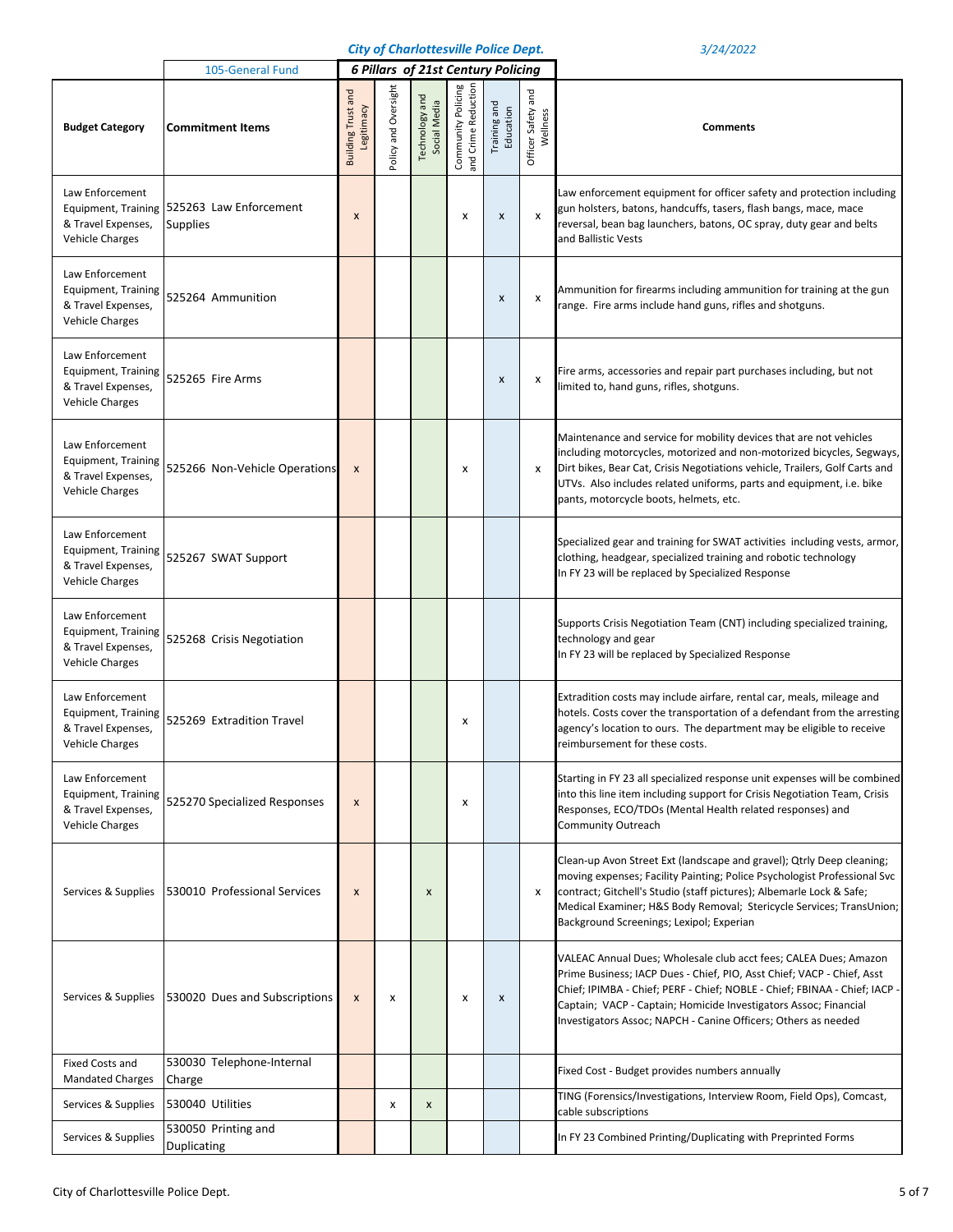|                                                                                               | 105-General Fund                                                  |                                         |                      |                                |                                           | <b>6 Pillars of 21st Century Policing</b> |                                   |                                                                                                                                                                                                                                                                   |
|-----------------------------------------------------------------------------------------------|-------------------------------------------------------------------|-----------------------------------------|----------------------|--------------------------------|-------------------------------------------|-------------------------------------------|-----------------------------------|-------------------------------------------------------------------------------------------------------------------------------------------------------------------------------------------------------------------------------------------------------------------|
| <b>Budget Category</b>                                                                        | <b>Commitment Items</b>                                           | <b>Building Trust and</b><br>Legitimacy | Policy and Oversight | Technology and<br>Social Media | and Crime Reduction<br>Community Policing | Training and<br>Education                 | and<br>Officer Safety<br>Wellness | <b>Comments</b>                                                                                                                                                                                                                                                   |
| Services & Supplies                                                                           | 530060 Service Contracts                                          | X                                       | x                    | X                              | х                                         | $\boldsymbol{\mathsf{x}}$                 | x                                 | Axon annual fees - BWC3 Implementation - \$260,964, In-Car Cameras -<br>\$71,078, In-Time - \$10,000, Interview Room Cameras;<br>Power DMS; ProLink Security Services; Shredding Services; Xfinity;<br>other service contracts                                    |
| Law Enforcement<br><b>Equipment, Training</b><br>& Travel Expenses,<br><b>Vehicle Charges</b> | 530102 Travel Lodging                                             |                                         |                      |                                |                                           | $\pmb{\times}$                            |                                   | Lodging costs for conferences, trainings and other related activities -<br>should include the room charge only, including taxes and fees. Room<br>service and meals are a meal expense (530105). Hotel parking fees are<br>a Travel/Transportation cost (530103). |
| Law Enforcement<br><b>Equipment, Training</b><br>& Travel Expenses,<br><b>Vehicle Charges</b> | 530103 Travel Transportation                                      |                                         |                      |                                |                                           | $\boldsymbol{\mathsf{x}}$                 |                                   | Transportation costs include, but are not limited to, airplane tickets,<br>train tickets, rental car purchases, ride sharing services, hotel parking<br>fees, tolls, airport parking.                                                                             |
| Law Enforcement<br><b>Equipment, Training</b><br>& Travel Expenses,<br><b>Vehicle Charges</b> | 530105 Meals                                                      |                                         |                      |                                |                                           | X                                         |                                   | All meals including training, large scale events and meetings                                                                                                                                                                                                     |
| Law Enforcement<br>& Travel Expenses,<br><b>Vehicle Charges</b>                               | Equipment, Training 530107 Reimbursable Travel<br>Expenditure     |                                         |                      |                                |                                           |                                           |                                   |                                                                                                                                                                                                                                                                   |
| Services & Supplies                                                                           | 530120 Advertising                                                | X                                       |                      |                                |                                           |                                           |                                   | For Hiring/Recruiting, PIO and required legal advertisements                                                                                                                                                                                                      |
| <b>Fixed Costs and</b><br><b>Mandated Charges</b>                                             | 530130 Insurance Internal<br>Charges                              |                                         |                      |                                |                                           |                                           |                                   | Fixed Cost - Budget provides numbers annually                                                                                                                                                                                                                     |
| Law Enforcement<br><b>Equipment, Training</b><br>& Travel Expenses,<br><b>Vehicle Charges</b> | 530140 Registration Fees                                          | $\boldsymbol{\mathsf{x}}$               | x                    | X                              | х                                         | $\pmb{\times}$                            | x                                 | All Training and Conference registration costs                                                                                                                                                                                                                    |
| <b>Fixed Costs and</b><br><b>Mandated Charges</b>                                             | 530150 Worker's Comp<br>Insurance                                 |                                         |                      |                                |                                           |                                           |                                   | Fixed Cost - Budget provides numbers annually                                                                                                                                                                                                                     |
| <b>Fixed Costs and</b><br><b>Mandated Charges</b>                                             | 530160 Rent                                                       |                                         |                      |                                |                                           |                                           |                                   | Storage units and facility leases;<br>Black Duck Rentals increase 4% per year                                                                                                                                                                                     |
| Services & Supplies                                                                           | 530180 Equipment Rental                                           |                                         |                      |                                |                                           |                                           | x                                 | Includes misc. rentals for large scale events, water coolers, and copiers<br>(Virginia Business Systems)                                                                                                                                                          |
| Services & Supplies                                                                           | 530190 Laundry and Dry<br>Cleaning                                |                                         |                      |                                |                                           |                                           |                                   | Cleaning of table clothes etc.; alterations use 520060                                                                                                                                                                                                            |
| Law Enforcement<br>& Travel Expenses,<br><b>Vehicle Charges</b>                               | Equipment, Training 530200 Repairs and<br>Maintenance             |                                         |                      |                                |                                           |                                           |                                   | Vehicle related repair/maint. not completed by Fleet budget                                                                                                                                                                                                       |
| Law Enforcement<br>& Travel Expenses,<br><b>Vehicle Charges</b>                               | Equipment, Training 530201 Outside Maintenance -<br>Labor CTS/NTD | X                                       |                      |                                | x                                         |                                           | x                                 | Dept ordered vehicle professional labor to repair vehicles - tuning fork<br>calibration/certifications, paint, body work; Clear Communications<br>repairs; Car wash expenses moved to 530273                                                                      |
| Law Enforcement<br>& Travel Expenses,<br><b>Vehicle Charges</b>                               | Equipment, Training 530202 Outside Maintenance -<br>Parts CTS/NTD | X                                       |                      |                                | x                                         |                                           | x                                 | Non-fleet Parts only; Dept ordered vehicle parts and equipment -<br>vehicle lights, hardware, gun safes, radio repair, speed detector radar,<br>etc.<br>JE needed for some mis-allocated FY 22 Exp.                                                               |
| Law Enforcement<br>Equipment, Training<br>& Travel Expenses,<br><b>Vehicle Charges</b>        | 530203 Maintenance Fees                                           | X                                       |                      |                                | x                                         |                                           | X                                 | Costs to outfit 10 replacement fleet vehicles (vehicles accounted for in<br>annual fleet vehicle allowance of \$300k) - \$12,300 per vehicle x 10 =<br>\$123,000                                                                                                  |